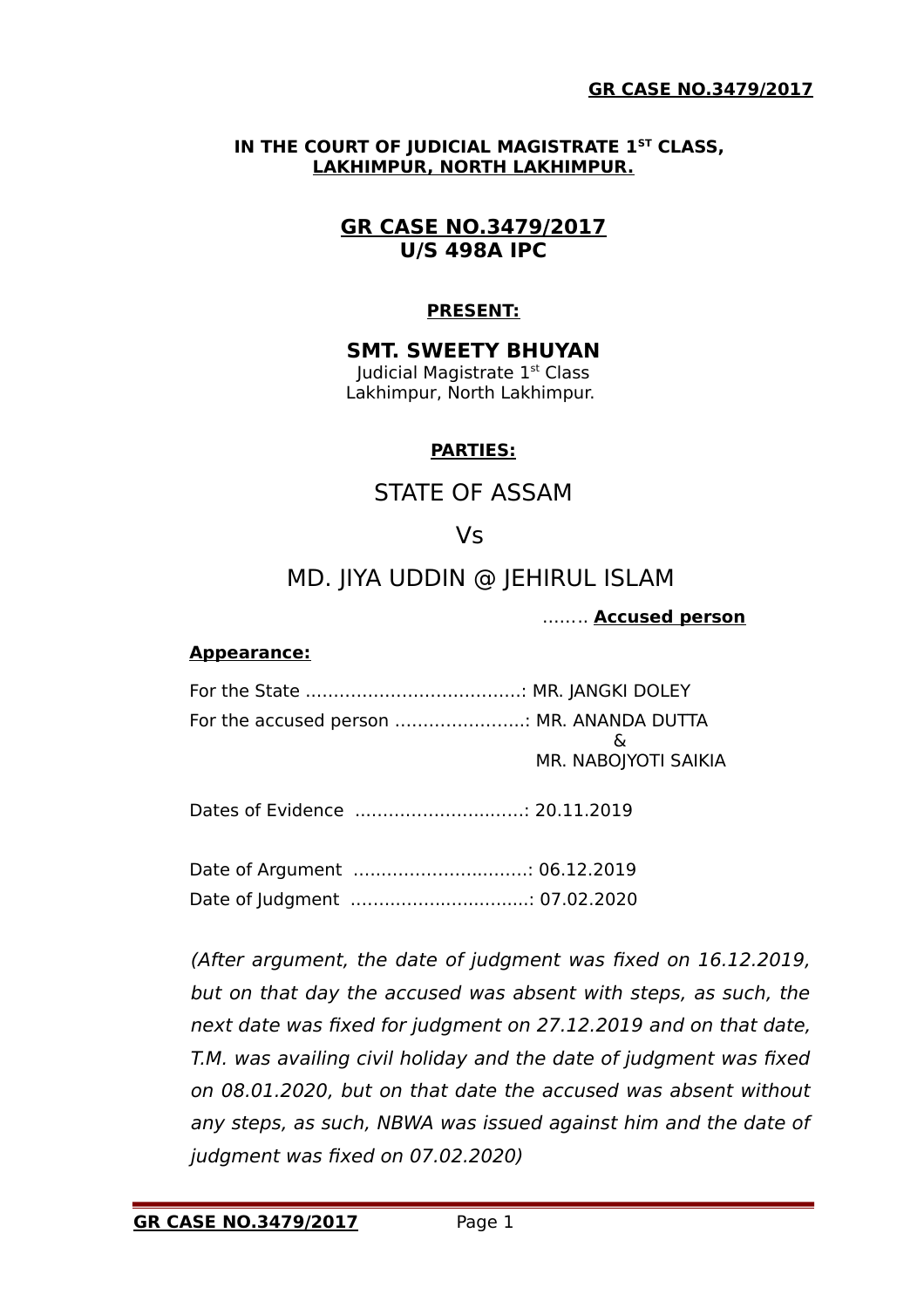# **JUDGMENT**

- **1.** The accused person, namely, **Md. Jiya Uddin @ Jehirul Islam**, S/o Md. Sulman Ali, R/o village– Mornoigaon, P.S.– Bihpuria, in the District of Lakhimpur, here in this case has been put to trial to answer the charges for the offence Punishable under section 498A of the Indian Penal Code.
- **2.** The brief facts of the prosecution case is that the accused eloped the sister of the informant and thereafter married her. After one and half years, the accused alongwith his parents demanded money from the sister of the informant and tortured her mentally and physically. That they tried to chase her out of their house but as they did not succeed, they lodged a case against the sister of the informant and she was kept in custody. Hence, the case and the same was registered as Bihpuria Police Station Case No.1072/2017 under Sections 498A/506 of the Indian Penal Code against three persons, namely, Md. Jiya Uddin @ Jehirul Islam, Musstt. Asia Khatoon and Md. Sulman Ali named in the ejahar. The I.O submitted Charge Sheet against one of the accused Md. Jiya Uddin @ Jehirul Islam under Section 498A of IPC. The accused person took bail from the court and copy has been furnished to the accused u/s 207 CrPC.
- **3.** On going through the materials on record, this court is of the opinion that there is sufficient grounds to presume that the accused person has committed an offence under Section 498A of the Indian Penal Code, which this court is competent to try and adequately punish. Accordingly charge under the said Section is framed and the particulars of the said offences are read over and explained to the accused person, to which he pleaded not guilty and claimed to be tried.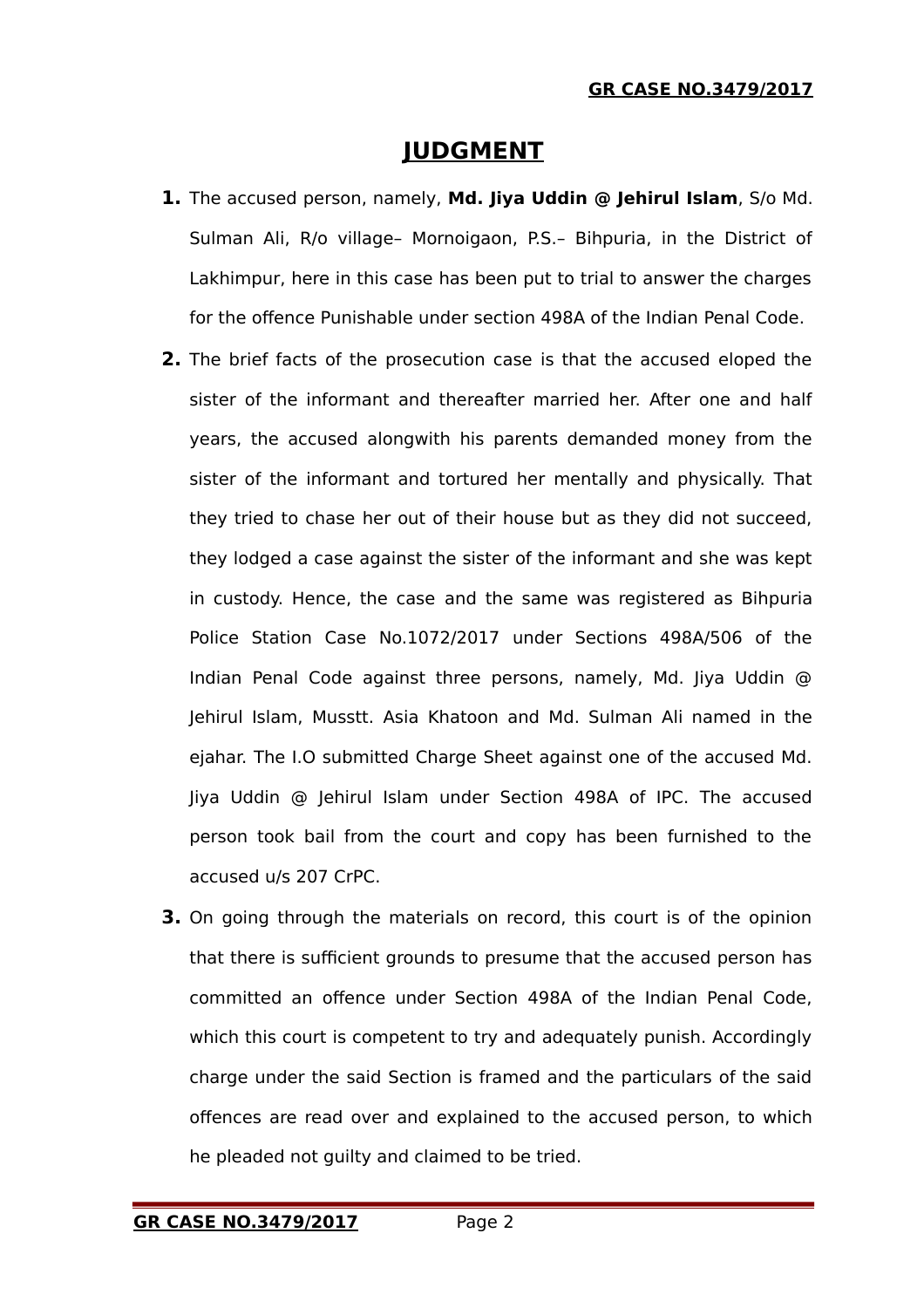- **4.** In support of the case, the prosecution has adduced 2(two) PWs and 1(one) CW. The statement of the accused person u/s 313 CrPC is dispensed with due to lack of incriminating materials.
- **5.** After perusing the case record and hearing both sides the following point of determination is framed:
	- (i) Whether the accused, being the husband of the sister of the informant, namely, Mofida Khatoon, after one/one and half years of his marriage, mentally and physically tortured the sister of the informant by demanding dowry and subjected the informant to cruelty, and thereby committed the offence under section **498A** of the Indian Penal Code?

# **DECISIONS AND REASONS FOR DECISION:**

- **6.** I have heard the argument from both sides.
- **7.** The PW1/informant, Faijul Islam, who is the brother of the victim, stated in his evidence that the incident took place about one year ago. There were some quarrels between Mofida Begum and her husband and he was informed about the matter. There was some misunderstanding between them and he lodged this case against the accused person out of anger. The accused and his sister have been staying peacefully together since after filing the case.

In cross-examination, he stated that he has no objection if the accused is acquitted. He has no grievances against him.

**8.** The PW2 Najima Khatoon, who is the wife of the informant, stated in her evidence that the incident took place about one and half years years ago. There were some quarrels between the sister of the informant and her husband, i.e., the accused and she out of anger informed the matter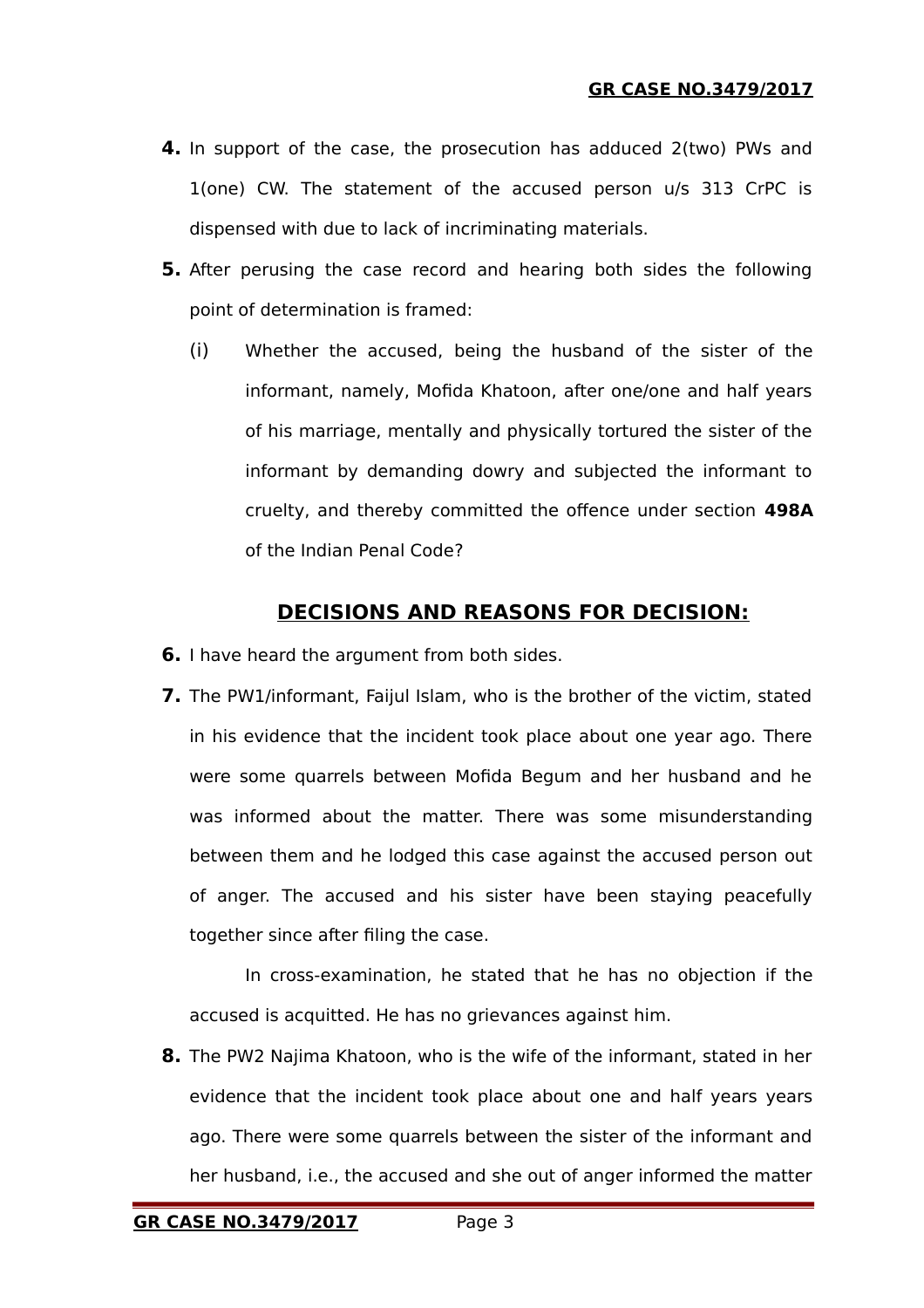to her husband, i.e., the informant, and he lodged the case. The accused and the sister of the informant have been staying peacefully together since after filing the case. However, her cross-examination was declined by the defence.

**9.** The CW1 Mofida Begum, who is the victim of this case, stated in her evidence that the accused is her husband and the incident took place about three years ago. There were some quarrels between her and her husband and she out of anger informed the matter to her brother and he lodged the case. The accused and she have been staying peacefully together since after filing the case, i.e., since last two years. The accused did not assault her nor torture her. There were only quarrels between them.

In cross-examination, she stated that she has no objection if the accused is acquitted. She has no grievances against him.

**10.**This is a case under Section 498A IPC, where the CW1 who is the victim/sister of the informant of this case stated in her evidence that the accused is her husband and the incident took place about three years ago. There were some quarrels between her and her husband and she out of anger informed the matter to her brother and he lodged the case. The accused and she have been staying peacefully together since after filing the case, i.e., since last two years. The accused did not assault her nor torture her. There were only quarrels between them. In her crossexamination, the CW1 stated that she has no grievances against the accused and has no objection if the accused is acquitted. The PW1/informant stated that there were some quarrels between Mofida Begum and her husband and he was informed about the matter. There was some misunderstanding between them and he lodged this case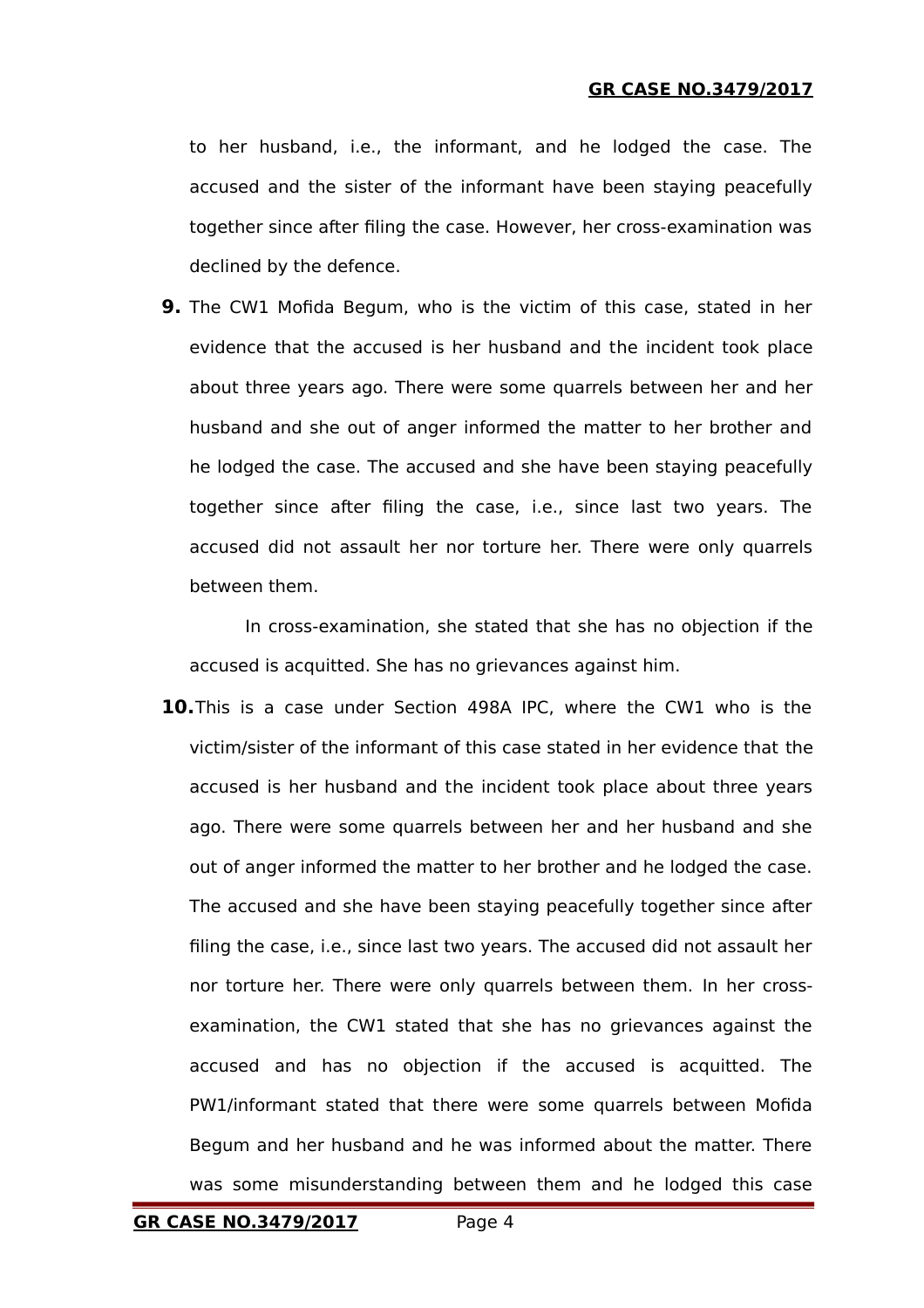#### **GR CASE NO.3479/2017**

against the accused person out of anger. The accused and his sister have been staying peacefully together since after filing the case. In his cross-examination, he deposed that he has no grievances against the accused. The PW2, who is the wife of the informant, stated that there were some quarrels between the sister of the informant and her husband, i.e., the accused and she out of anger informed the matter to her husband, i.e., the informant, and he lodged the case. The accused and the sister of the informant have been staying peacefully together since after filing the case.

- **11.** The CW1, PW1 and PW2 did not state about any offence committed by the accused person. The PW1 and the victim/CW1 are the main witnesses being the informant and the victim and they did not support their own case. Neither of them deposed about any mental or physical tortures by the accused upon the victim by demanding dowry. Hence, the guilt of the accused person could not be established by the prosecution. Hence the accused person is hereby not found guilty of the offence u/s 498A of the Indian Penal Code.
- **12.** Hence, summing up all that has been discussed above, the prosecution has failed to prove the guilt of the accused person u/s 498A of the Indian Penal Code beyond reasonable doubt.

# **(Contd....)**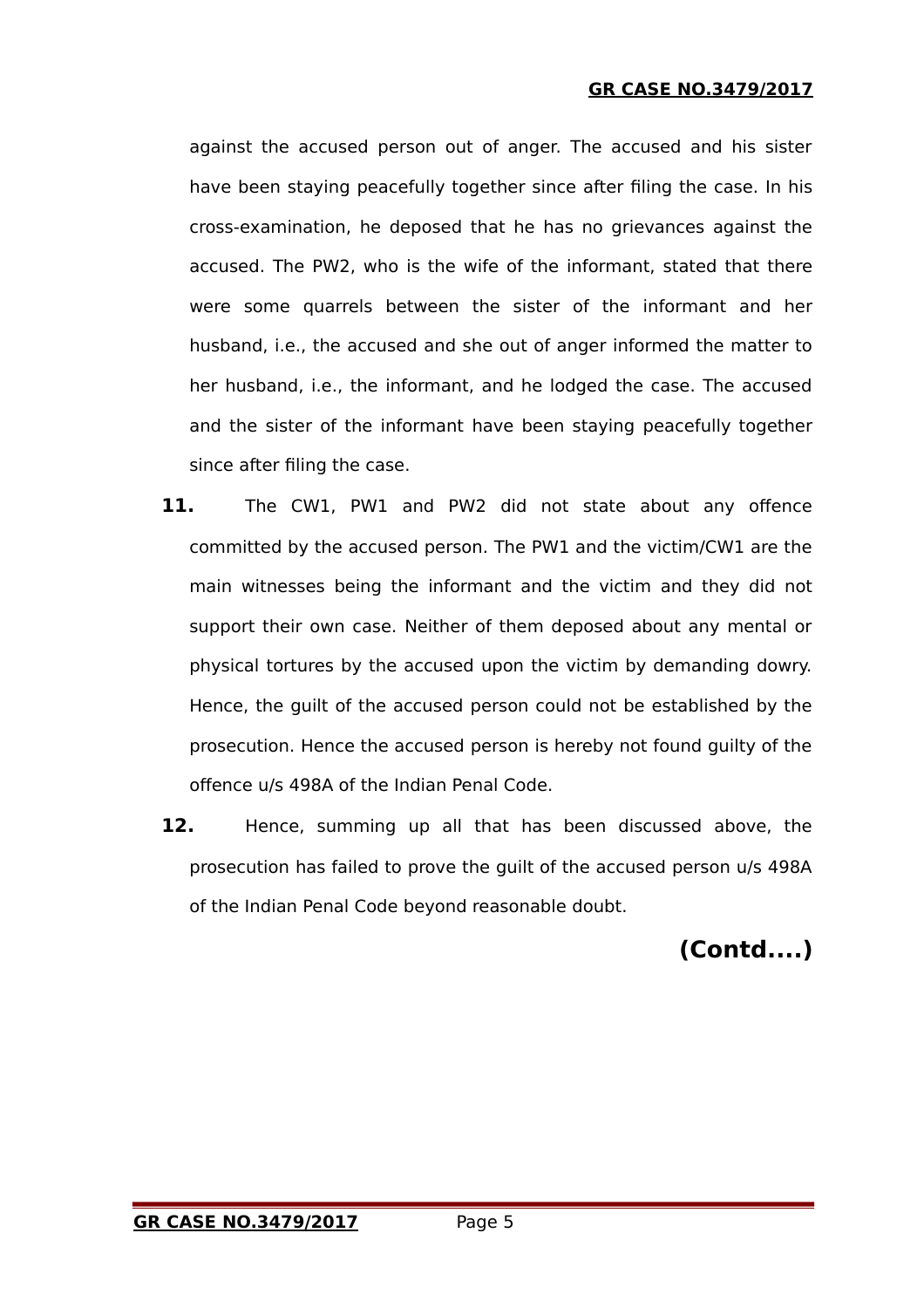#### **GR CASE NO.3479/2017**

#### **ORDER**

As this court finds the accused person, namely, **Md. Jiya Uddin @ Jehirul Islam** not guilty of the offence u/s 498A of the Indian Penal Code, the accused person is acquitted of the charges u/s 498A of the Indian Penal Code.

The accused person is set at liberty forthwith.

The bail bond is extended for 6 (six) months from today.

The judgment is pronounced in the open court.

Given under my hand and seal of this court on 7<sup>th</sup> of February, 2020.

 (SMT. SWEETY BHUYAN) **JUDICIAL MAGISTRATE 1ST CLASS** Lakhimpur, North Lakhimpur

Dictated & Corrected by me:

(SMT. SWEETY BHUYAN) JMFC,NORTH LAKHIMPUR

Transcribed & typed by me:

Kumar Gaurav (Stenographer)